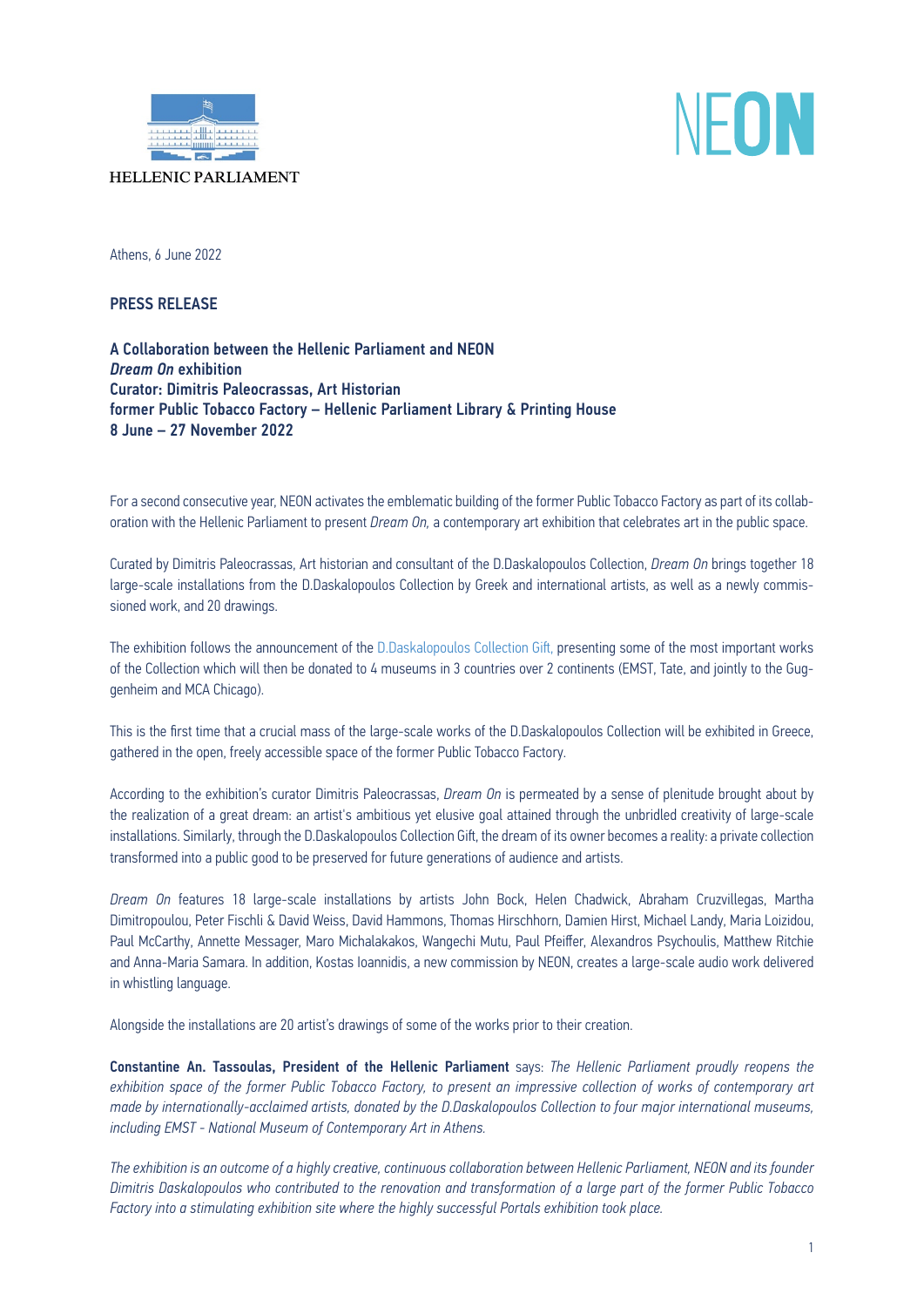*As President of the Hellenic Parliament, an institution which serves as an active supporter and guardian of arts as public good, I warmly congratulate Mr. Daskalopoulos for his inspirational initiative, which accurately illustrates the importance of social contribution and fair play motivation. Exhibiting significant artworks that were included in the D.Daskalopoulos Collection Gift in the emblematic building of the Hellenic Parliament is a remarkable and perhaps unique opportunity for Greek and international visitors to immerse themselves into an authentic aesthetic thrill.*

Dimitris Daskalopoulos, NEON Founder notes: *I feel particularly proud to be collaborating again with the Hellenic Parliament; the leading state institution, so that NEON can host another exceptional exhibition in the historical building of the former Public Tobacco Factory. We witness the building's transformation -after its renovation into a new cultural hub for the city of Athensdelivering NEON's aspiration regarding the importance of the public space.* 

*This exhibition reflects a turning point in my personal path in the field of arts. The large-scale installations exhibited in Dream On will then embark onto a new journey; the works will travel in 3 different countries over 2 continents to be included in the collections of 4 different museums, as part of the D.Daskalopoulos Collection Gift. Through this donation, these works -along with many others from the Collection- will be reborn, become accessible to an even wider audience and shall receive the necessary care to be preserved for future generations and maintain a dialogue with the art of the future.*

According to Elina Kountouri, Director of NEON, *contemporary art focuses on current issues, political and social ideas – identity, ideology and globalization. Especially in large scale installations, many artists work in a variety of media often using everyday materials to create environments that engage the viewer into a unique, immersive encounter.* 

*Dream On presents this selection of important large-scale installations, the majority of them for the first time in Athens, before they are disseminated to their new guardians and made available to even wider audiences.*

*This exhibition encapsulates the firmly held belief of Dimitris Daskalopoulos and NEON that art takes its meaning by its interaction with people.*

Dimitris Paleocrassas, exhibition curator, Art Historian and Consultant to the D.Daskalopoulos Collection, notes: *Largescale installations are where artists go when they want to make their dreams come True. It is striking how awe-inspiring and viscerally impactful large-scale installations usually are. A speculative explanation would posit that when artists are liberated from the spatial constraints of the physical space of their studio environment, they freely express their most ambitious dreams in a burst of unbridled creativity.*

## PARALLEL PROGRAMME

In the framework of the exhibition, the innovative educational program *"Is This Art?"*, designed and implemented by the Hellenic Children's Museum and NEON, shall also take place. Through an experiential process, visitors become familiar with contemporary art and develop multiple ways of understanding the works made by contemporary artists.

The program is aimed at families with children aged 8 years and above.

Programme dates/time: Saturday 25/6, 2/7, 9/7, 16/7, 23/7, 30/7, 12:15 – 13:45 Wednesday 29/6, 6/7, 13/7, 20/7, 27/7, 17:00 – 18:30 Information and reservations: Irini Mantzavinou, 2103312995 (int.110), email: secretariat@hcm.gr

Organized school visits, information, and reservations: tickets@neon.org.gr

Group guided tours (10-15 people) will take place during the days: Thursday and Friday at 17:00 and 18:00 Saturday at 14:00, 16:00 and 17:00 Information and reservations: tickets@neon.org.gr